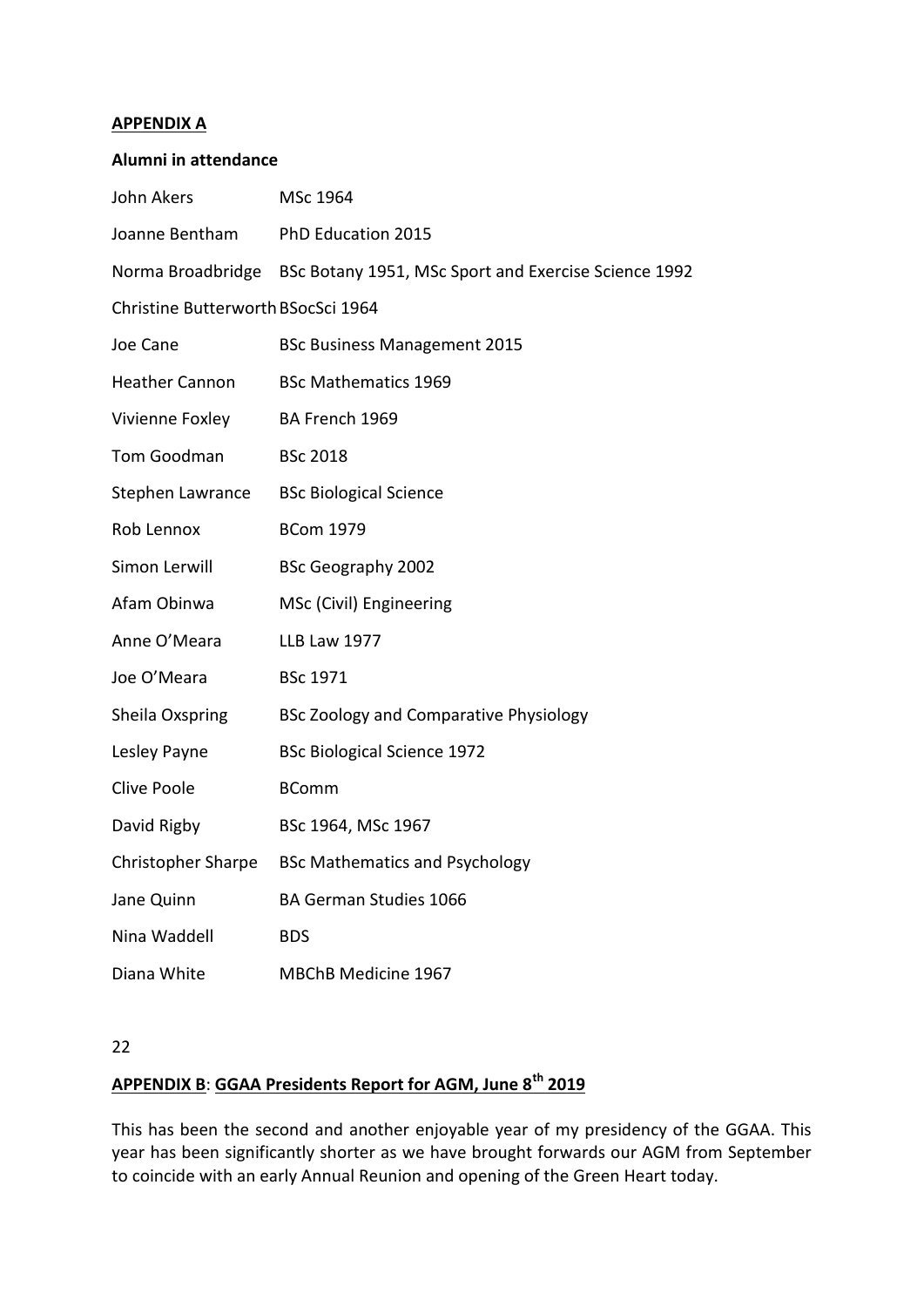## **House of Lords Reception**

The House of Lords Reception in November was once again a great evening hosted by Lord Bilimoria, our Chancellor and Professor Sir David Eastwood. We heard several interesting talks and it was fascinating to hear stories from other alumni about their journeys and experiences since leaving Birmingham.

## **Degree Congregation Processing**

GGAA representatives once again processed at the December degree congregation ceremonies and will be doing so in a few weeks for the July ceremonies. The primary purpose is for the GGAA reps to form part of the procession and lead out the new graduates at the end of the ceremony, a tradition practiced for many many years. We welcomed several new processors again this year and I'm sure they'll agree that these are most enjoyable occasions. Thank you to all who processed.

## **Carol Service December 2018**

A number of the committee represented the GGAA at the Annual Carol Service in the Great Hall. An enjoyable evening was had by all and thanks must go to the DARO team for hosting drinks and networking afterwards.

## **Midland Branch**

Following the closure of the Midland Branch in July 2018, an opportunity arose to utilise some of the remaining funds to contribute towards some information boards to be installed in the Green Heart. These boards explain the significance of the crests which were removed from the façade of the Old Library and restored in the Green Heart. The boards also commemorate the Midland Branch and we hope these boards will serve a legacy and provide benefit to the whole university community. There will be an unveiling ceremony this afternoon with myself and Sir David Eastwood.

## **Planning for today**

One final function of the GGAA committee is to help to plan for today. I do hope that everyone will enjoy the day.

## **Thank You**

I have very much enjoyed my term in office, however I have made the decision to step down this year owing to challenging time commitments. I'd like to thank the DARO team for your support and collaboration with us and very much hope to be actively involved with the GGAA in future years.

\*\*\***PLEASE make sure that you have signed in for this AGM and don't forget if you would like to get further involved, do make yourself known to myself or one of the committee.\*\*\***

Joe Cane President GGAA

## **Appendix C: Development & Alumni Relations Office – GGAA AGM update 2019**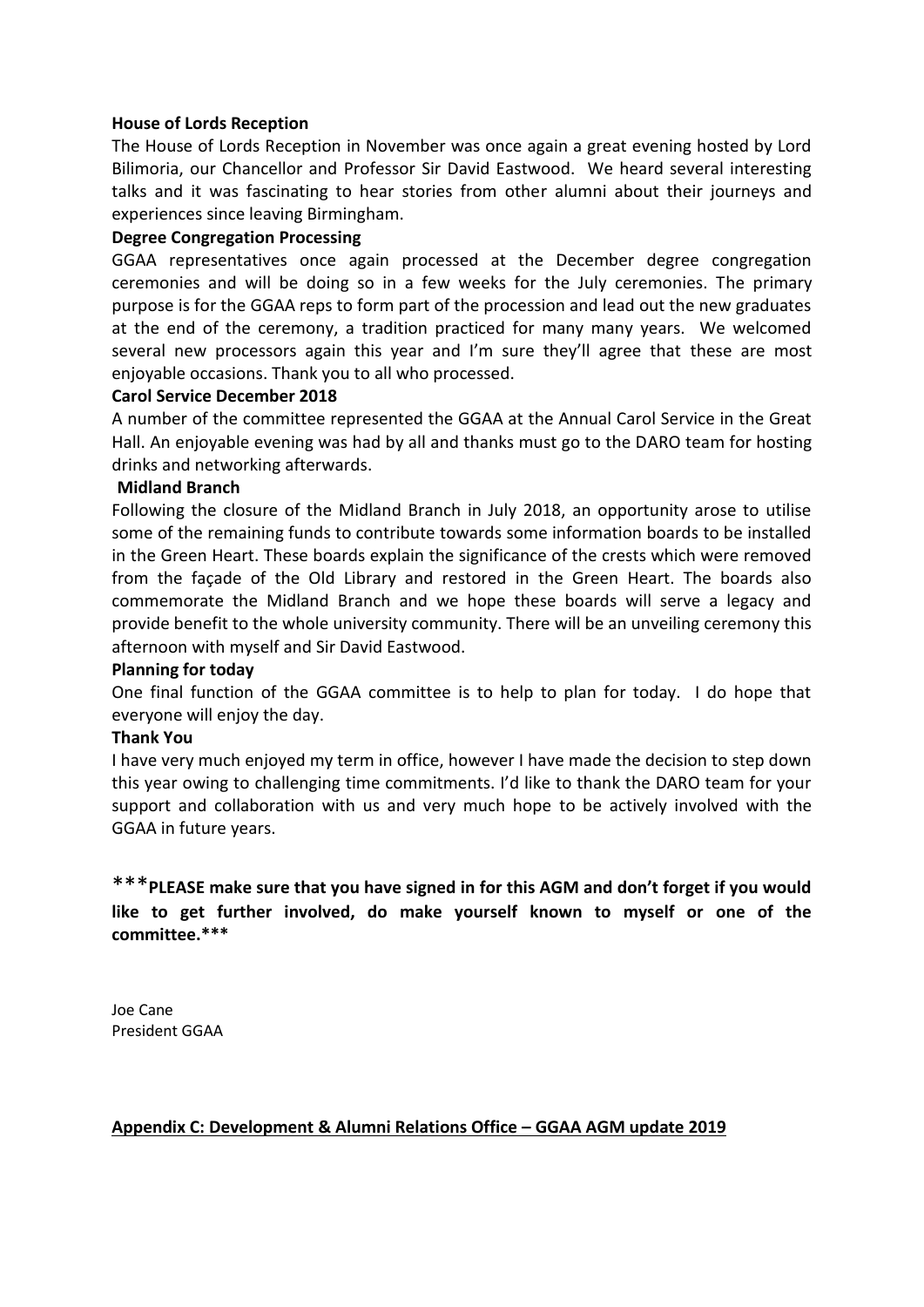Our contactable alumni community now exceeds 266,000 individuals across the globe, exceeding the last reported figure in 2018 of 230,000. The team have had another busy year providing what we hope is a comprehensive programme. Some highlights include:

A new campaign identity has been developed for our upcoming fundraising and volunteering campaign, to be launched in October. The campaign identity has been tested through a broad range of external focus groups representing all audiences for the campaign, developed in collaboration with a range of key internal stakeholders and approved by the Vice-Chancellor. The campaign will be brought to life through a new website, suite of videos and a social media campaign.

55 events in 2019 so far run by University or alumni – including our 4th annual Global Alumni Gathering which has attracted hundreds of attendees across 33 events. We have expanded our programme to include more events for recent graduates. Since September, we have held six events in Birmingham and London that have supported young alumni with their careers. Events take place year round in Birmingham and London as well as internationally – you are very welcome to join us.

Alumni gave more than 13,500 hours of their time as volunteers last year to support the University and students, up from 12,000 in the previous DARO GGAA report. This is the equivalent of nearly 8 additional staff members, but the impact is more than just the time. These volunteers have given their time to help set University strategy, support graduate employability, advice on curriculum and career development, provide careers support to individual students, hosted guest lectures and much more. This makes such a big impact on enriching the student experience and providing our graduates with more than simply excellent academic credentials in a competitive work environment. Our thanks also to all those in the Guild of Graduates who processed at the degree congregations in December and July.

We are incredibly grateful to our generous supporters who have given over £10m this year in philanthropic gifts to the University, ranging from large to small gifts. We are on track to raise £12m by July. Amongst this we have been able to support a range of projects delivered by both staff and students to improve employability, maximise research impact and enhance the experience of undergraduates whilst studying their degree through the Alumni Impact Fund (AIF). Over the last academic year we have given out over £125,000 supporting projects such as these. Every gift is important and we are very grateful for your support.

The latest digital edition of Old Joe went live in May 2019 at [https://www.oldjoe.co.uk.](http://www.oldjoe.co.uk/) This edition includes a film showing how campus has changed over the last 50 years, the World War Two student who graduated this year alongside his grandson, and an interview with our new Alumnus of the Year, a blind maths graduate who has climbed Europe's highest mountain. Reader's favourites also include our first video interviews with alumni who fell in love here as students, and research work such as the detection of new planets. There will not be an edition in autumn, as we will be focused on launching the new campaign in October, but we are already lining up household names for the spring 2020 print edition.

Our student and young alumni programme continues to go from strength to strength. We have had over 200 applications (our highest amount to date) to our Lloyd's scholarship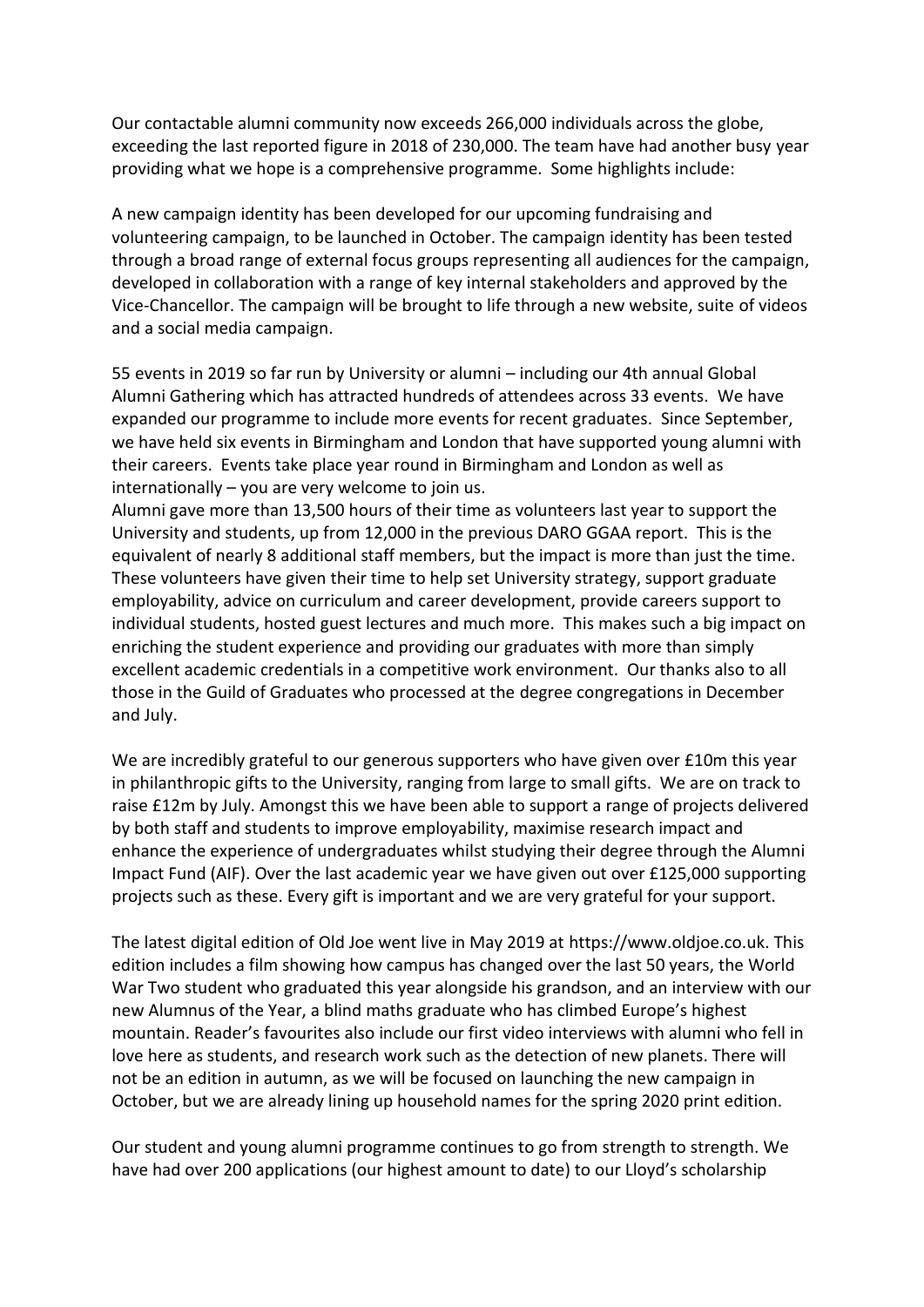programme supporting our widening participation ambition. In November this year our first cohort of students will be graduating from our Dubai campus and we are looking forward to welcoming them into our alumni community. We have introduced new events exclusively for our recent graduates which aim to support their professional development and have launched a new e-newsletter which gives access to a range of careers support.

Finally, please do let us know if you have any comments or ideas for our alumni programme. You can talk to any of the team here today, we would love to hear from you.

Dan O'Driscoll DARO Representative to GGAA

## **APPENDIX E: Alumni Awards Administrator's Report**

Each year, the Student Development Services (SDS) Awards Panel meets to consider applications for a variety of awards available to facilitate the development of students. Mostly, these are given to cover travel and living expenses to allow students to pursue opportunities for research, charitable activity related to their course of study or personal development towards meeting their career aspirations. The GGAA Alumni Awards Administrator is a member of this panel and contributes to the evaluation of all applications and the disbursement of the awards in the various categories, and in particular, the GGAA 'pot' of £1,000.

This year, the SDS Awards Panel was able to assist 19 students with their development and travel plans.

There was a preponderance of applications from Medical & Dental students; the panel has recommended that greater publicity be given to the existence of these awards in other schools and departments in the future to encourage a wider spread of applicants from different disciplines.

As usual, there was a significant number of applications for the Global Brigades (Medical) looking for 'off the peg' trips of a week to 10 days experience and activity, mainly in Honduras. The applicants were seeking funding in the range £1800 - £2200 for these trips. The Panel concluded that such a short stay would be of little benefit to either the applicants or the recipients of the proposed care and support and represented poor value for money compared with other applications and so the majority of these were unsuccessful.

The GGAA award was split three ways this year, with the £1,000 'pot' being augmented from general SDS funds by £81. Each of the three awards will be titled GGAA awards. The projects detailed below are all UK-based and the applicants were seeking assistance with travelling and accommodation expenses to allow them to pursue these projects during the summer vacation. The recipients will be asked to submit a report, but these reports will not be available for the AGM, so they will be posted on the GGAA website when available and received at the 2020 AGM.

Extracts from the three successful applications are given here:

**Eberechukwu Ikwuanusi - £620**